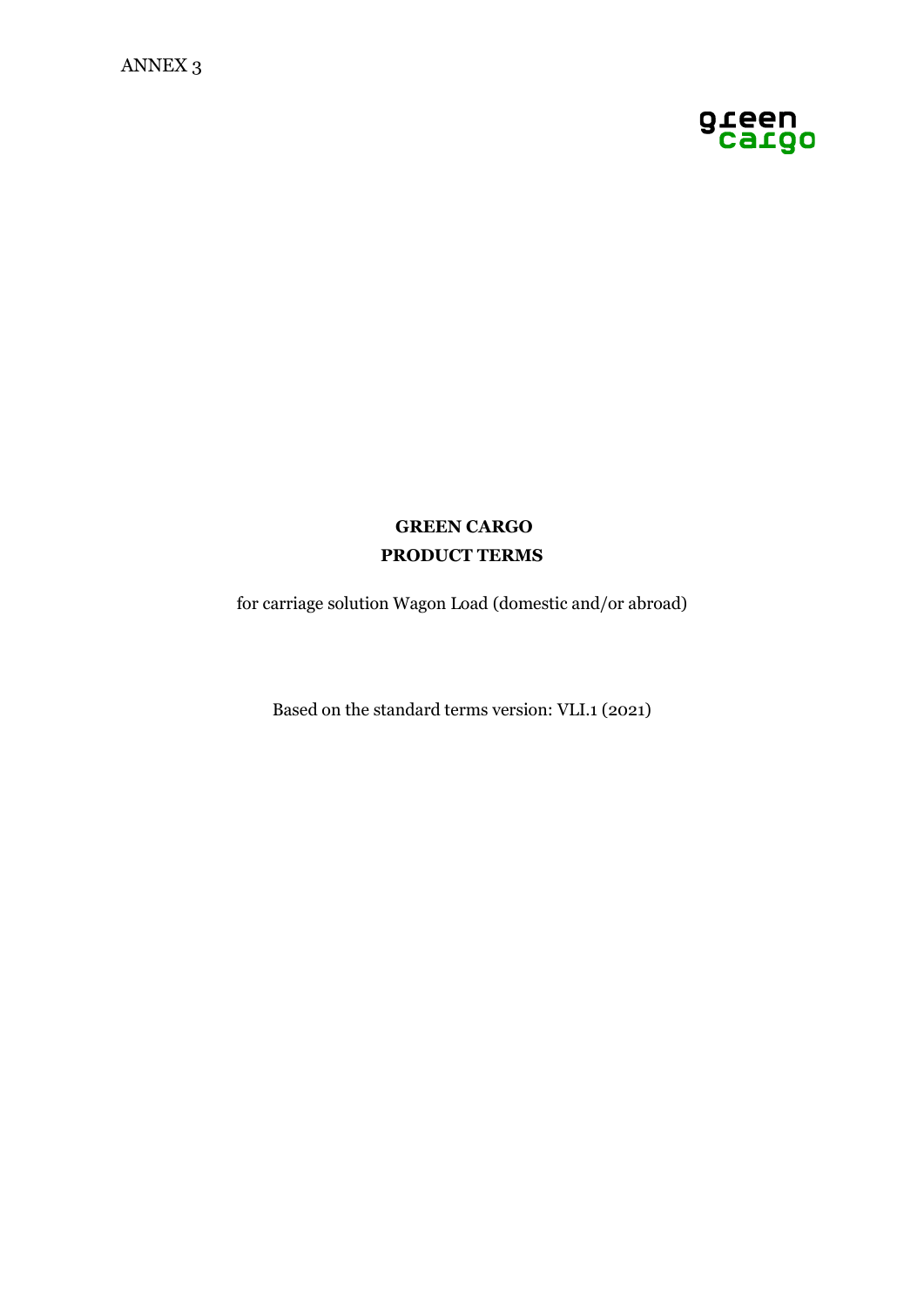#### **1. BACKGROUND**

- 1.1 Wagon Load is a *standardised* carriage solution where Green Cargo, on behalf of the Customer, carries one or more wagons for carriage of goods between a Loading Site and an Unloading Site located in Sweden or abroad. The carriage is Ordered by the Customer and the Order is Confirmed by Green Cargo, based on the price and product annex agreed with the Customer from time to time (the "**Price and Product Annex**") and in accordance with these product terms. Each such carriage is referred to as a "**Carriage**" in the Agreement.
- 1.2 The Customer may add one or more Optional Services to the Carriage in accordance with the Order Procedure set out below and may also amend or cancel a Carriage in accordance with the terms set out herein.

### **2. DEFINITIONS**

Terms with a defined meaning are indicated using capital initial letters and their specific meanings are given either in the Main Agreement or in these product terms.

### **3. ORDER, AMENDMENT AND CANCEL-LATION OF CARRIAGE**

# **Order of Carriage**

- 3.1 Carriage and any Optional Services are agreed as follows:
	- (a) the Customer places an Order in accordance with the applicable Price and Product Annex and with the procedure prescribed from time to time by Green Cargo (the "**Ordering Procedure**");

whereafter

(b) Green Cargo accepts the Customer's Order through a confirmation ("**Order Confirmation**").

- 3.2 An Order Confirmation shall contain the following information:
	- (a) Route (Loading Site and Unloading Site respectively);
	- (b) number and type of Wagons;
	- (c) consignor and consignee respectively;
	- (d) empty wagon confirmation;
	- (e) time for collection of the Wagons;
	- (f) the estimated earliest time of arrival at the Unloading Site;

and

- (g) any Optional Services.
- 3.3 The Ordering Procedure applicable from time to time to the Customer in accordance with point 3.1 (a) above is available at Customer Service.

### **Specific information regarding Carriage of Dangerous Goods, Abnormal Carriage and certain types of goods**

3.4 In respect of Abnormal Carriage and Carriage of Dangerous Goods and types of goods that are specifically governed,, the Customer shall, in connection with the Order being placed, provide Green Cargo with all relevant information required to enable Green Cargo to determine whether such Carriage (in Green Cargo's opinion) is possible and appropriate to perform. In relation to carriage in respect of goods for which Green Cargo has an obligation to notify or register (e.g. forage, food and waste), the Customer shall, in connection with the Order being placed, provide Green Cargo with all relevant information required to enable Green Cargo to fulfil such obligation. The Customer is also responsible for goods manufactured, stored, transported or shipped with an authorised economic operator (AEO) and goods collected or delivered to such party being (a) manufactured, stored, processed and loaded in secure facilities and secure loading and transport areas, and (b) protected against unauthorized interference in manufacturing, storage, processing, loading and carriage.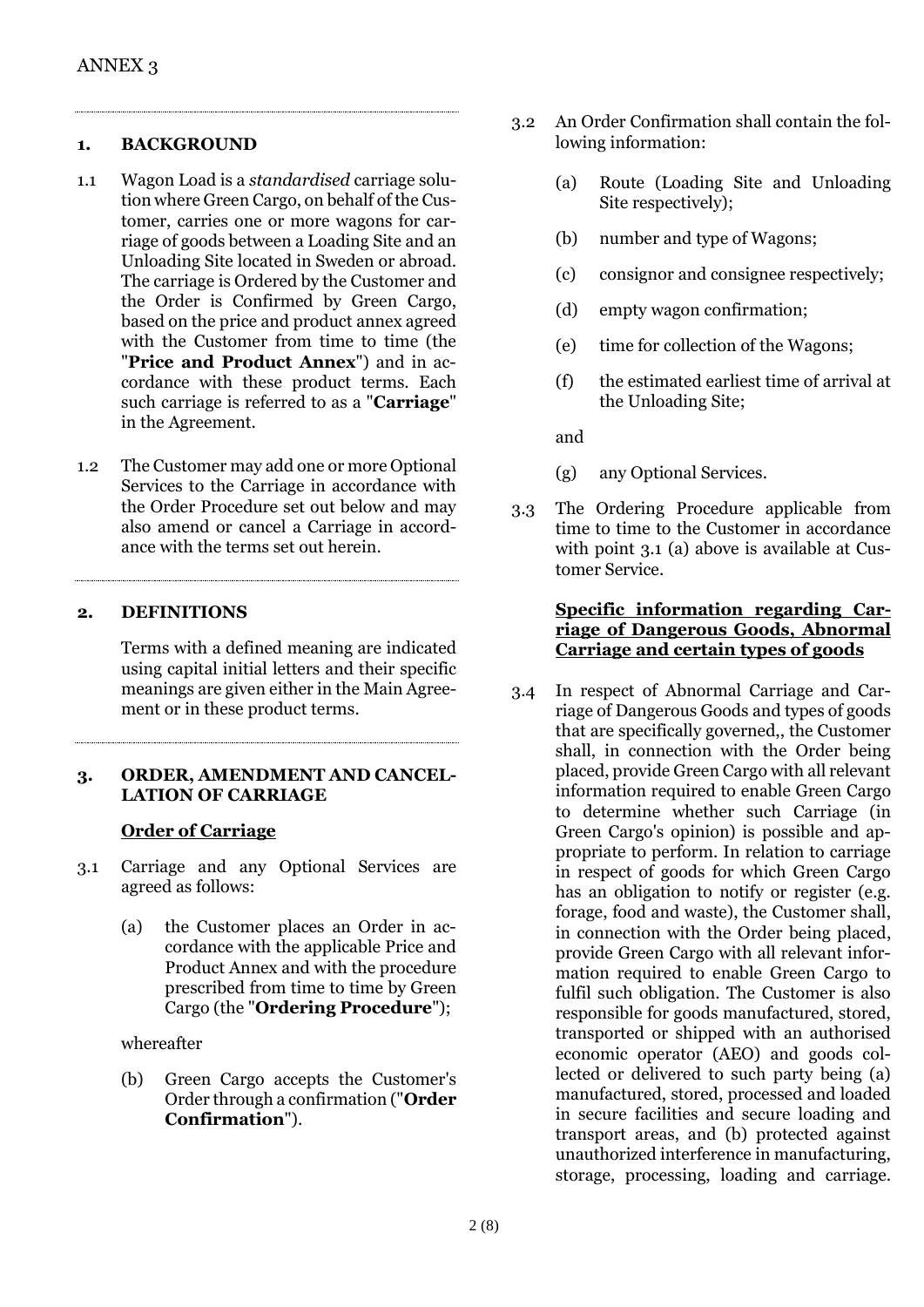The Customer is responsible for ensuring that reliable staff handle the manufacture, storage, processing, loading and carriage of these goods, and for the business partners acting on their behalf are aware that they must be able to guarantee the security of the supply chain in accordance with the above. The Customer is also responsible for their compliance with applicable rules and regulations (i.a. Regulation (EC) No 1013/2006 on shipments of waste and Swedish regulation on waste (SFS 2020:614)) with respect to transboundary shipments of waste, including ensuring that the required notifications and permits are obtained.

#### **Amendment or cancellation of agreed Carriage**

- 3.5 The Customer or the consignee designated by the Customer may, subject to the conditions set out in Sections  $3.6 - 3.12$  below, *amend* an agreed but not yet completed Carriage after notification in the prescribed form to Customer Service.
- 3.6 The consignee's right to request an amendment to a Carriage is subject to it not being stated in the Consignment Note that this must not be done.
- 3.7 A request for an amendment may include that:
	- (a) a Carriage shall be stopped;
	- (b) a Wagon shall not be delivered to the consignee specified in the Order Confirmation and the Consignment Note;
	- (c) a Wagon shall be returned to the Loading Site;
	- (d) the Wagon shall be left at another station on the route other than the Unloading Site;

and/or

- (e) freight and other charges shall be paid by the consignor instead of the consignee.
- 3.8 The right to have a Carriage amended in accordance with Sections  $3.6 - 3.7$  above is

always subject to Green Cargo's assessment of the amendment as being permissible, reasonable and possible to implement.

- 3.9 Green Cargo will, when assessing if it is reasonable, consider whether an amendment can be implemented without any traffic interruptions, or whether the amendment otherwise hinders or restricts Green Cargo's planned operations; if the amendment results in the Carriage being split and if it can have an adverse effect on other customers, consignors or consignees.
- 3.10 Green Cargo shall, without undue delay inform the Customer (and, where applicable, the consignor or consignee who has requested the amendment) if a requested amendment cannot be made.
- 3.11 The Customer may further cancel an Order Confirmed but not yet commenced Carriage by notifying Customer Service in the manner prescribed by Green Cargo.
- 3.12 In the event a Carriage is:
	- (a) Amended, the Customer shall pay the *amendment fees* set out in Annex 2 (a) to the Main Agreement to Green Cargo, and otherwise reimburse Green Cargo for all other costs and any damages arising from the amendment;
		- and if it is
	- (b) cancelled, the Customer shall pay the cancellation fees set out in Annex 2 (a) to the Main Agreement to Green Cargo;

based on the from time to time current version of the above-mentioned annex, which is published and continuously updated on www.greencargo.com and available at Customer Service.

#### **4. PERFORMANCE OF CARRIAGE**

4.1 If the Customer is not a consignor or consignee, the Customer is nevertheless, in all respects liable to Green Cargo as if the Customer were the consignor or consignee.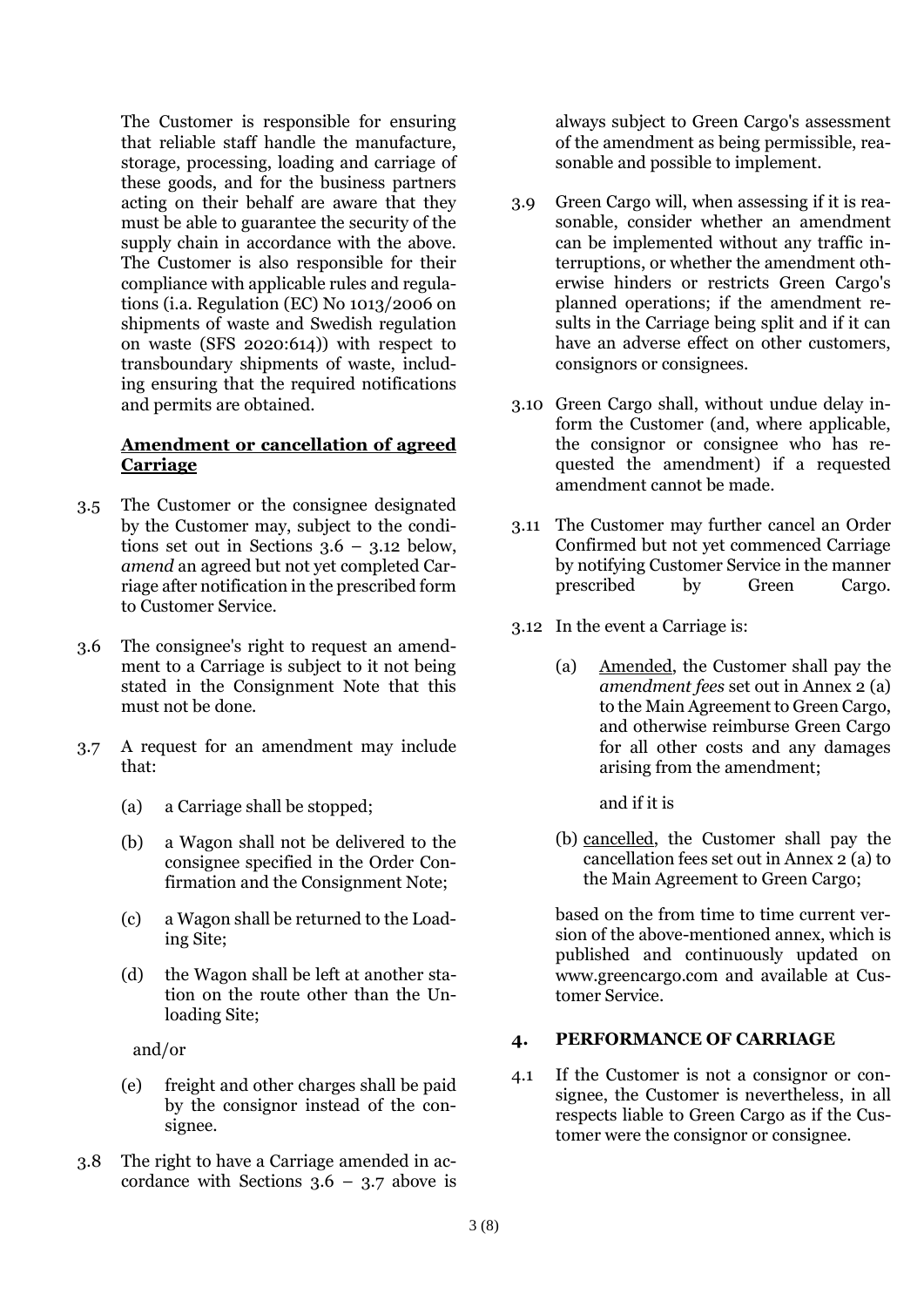4.2 The Customer understands that failure to fulfil the Customer's (or the consignor's or consignee's, as the case may be) obligations under the Agreement may, in accordance with applicable law, cause Green Cargo not to perform or (at the Customer's risk and cost) to cancel an already commenced Carriage. Such failure may constitute a breach of contract that gives Green Cargo the right to terminate the Agreement. Green Cargo also has the right to, at the Customer's risk and expense, cancel a Carriage for which the risk of the goods has not yet passed to Green Cargo in accordance with Section 4.8 below, in the case of a justified suspicion that the Customer cannot or will not pay for the Carriage or previously performed services.

### **Provision of Wagons and their technical condition**

- 4.3 If the unit price in the applicable Price and Product Annex includes Wagon, Green Cargo shall, unless otherwise agreed, provide a Wagon. In other cases, the Customer shall provide Wagons, unless otherwise agreed.
- 4.4 The Customer is responsible for:
	- (a) Each Wagon provided by the Customer (i) meeting applicable requirements of a technical and safety nature, (ii) being fully compliant with relevant rail infrastructure and Green Cargo's production system, and (iii) having a carriage holder acceded to the international contract of use for wagons, *General Contract of Use for Wagons*; and
	- (b) a Wagon provided by Green Cargo not being damaged during loading, unloading (unless Green Cargo has agreed to carry out loading or unloading as an Optional Service) or any other handling during the time such Wagon is at the disposal of the Customer, whereby damage to a Wagon in addition to normal wear and tear shall be considered caused by the Customer unless the Customer can prove that it was caused by Green Cargo (subject to any defective loading of significance for the damage should be shown by Green Cargo).

### **Loading and unloading of Wagons**

- 4.5 The Customer is responsible for loading and unloading and cleaning of Wagons (unless Green Cargo has agreed to carry out loading or unloading or cleaning as an Optional Service).
- 4.6 The Customer is responsible (unless Green Cargo has agreed to carry out loading as an Optional Service) for the loading to be completed in such a time that:
	- (a) the Consignment Note is drawn up and (unless Green Cargo shall draw up the same as an Optional Service) sent to Green Cargo in accordance with Section 4.13 below;

and

- (b) the Wagon is ready to be collected without delay at the agreed time of collection (as specified in the Order Confirmation and the Consignment Note).
- 4.7 The Customer is also responsible for ensuring that carried goods comply with and are loaded and secured in accordance with all applicable safety regulations and Green Cargo's from time to time applicable *Rules for loading and securing of goods* (which are available on [www.greencargo.com](http://www.greencargo.com/) and at Customer Service).
- 4.8 The risk of loss, damage or wastage of the carried goods shall, in accordance with applicable legislation, be transferred to Green Cargo by way of Green Cargo receiving and accepting the same for carriage (by receipt of Consignment Note, provided that the Carriage is ready to be collected without delay at the agreed time). Green Cargo then carries this risk until the goods are delivered in accordance with Section 4.19 below (at which time the risk transfers to the Customer).

#### **Consignment Notes, import and other customs documents (carriage documents)**

4.9 For each agreed Carriage, the Customer shall draw up and provide Green Cargo with a Consignment Note (unless Green Cargo shall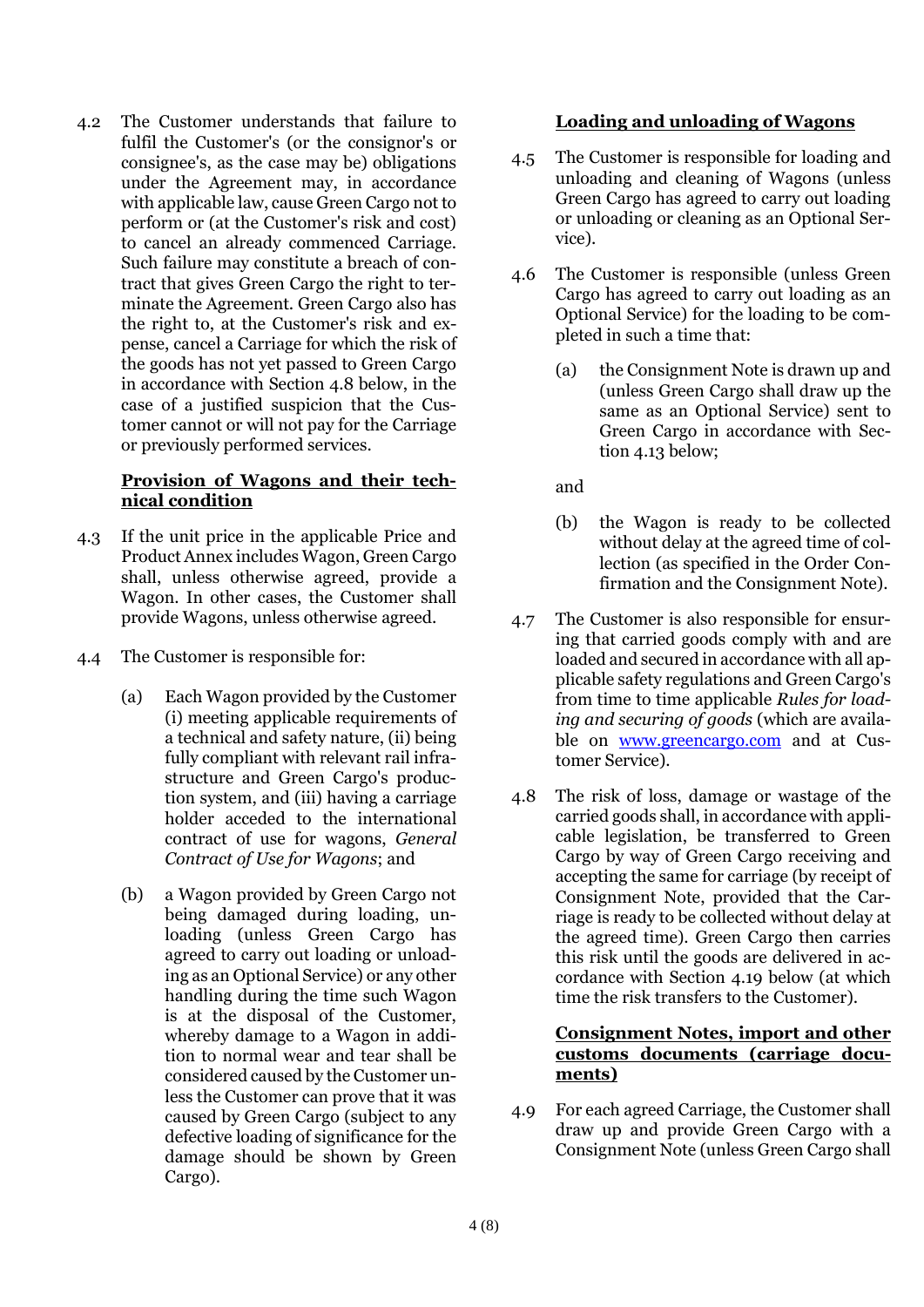draw up the Consignment Note as an Optional Service).

- 4.10 The Consignment Note shall comply with the format and contain such information as may be prescribed, from time to time, by Green Cargo in the *Rules for carriage documents* (which are available on [www.green](http://www.greencargo.com/)[cargo.com](http://www.greencargo.com/) and at Customer Service).
- 4.11 The Customer is responsible for providing correct, clear and complete information in the Consignment Note and otherwise complying with the Order Confirmation.
- 4.12 The Customer is also responsible for the prescribed import and customs documents being complete, correct and available and filed in such a way that Green Cargo does not participate in illegal importation and must comply with the requirements of AEO-S.
- 4.13 If Green Cargo has not specified an earlier time in the Order Confirmation, the Consignment Note must be delivered to Green Cargo no later than two (2) hours before the agreed time for collecting the Wagons concerned (the time is stated in the Order Confirmation). By sending the Consignment Note, the Customer also confirms that the Carriage is ready for collection (see Section 4.17 (a) below).
- 4.14 The Customer understands that incorrect, unclear or incomplete information or carriage documents may affect the performance of the Carriage as well as the liability and costs associated therewith. The Customer agrees to indemnify and not hold Green Cargo liable for any costs and damages incurred as a result of information provided or carriage documents being inaccurate, unclear or incomplete or not provided on time, in the place or manner agreed or prescribed by law or regulation.

#### **Transit Period**

- 4.15 Carriage is performed in accordance with Order Confirmed Order and this Agreement.
- 4.16 The Customer understands and accepts that Green Cargo may make changes in its production both in the line network and in the timetable (e.g. regarding switching

frequency, days of service and times) during the Contract Period. Such changes may be temporary or of a more permanent nature and shall be communicated to the Customer without unreasonable delay. Any significant changes must be notified to the Customer no later than 90 (ninety) days in advance. Carriage already agreed at the time of Green Cargo's decision to implement changes (i.e. for which Order Confirmations have been issued) are not affected by the changes.

- 4.17 Green Cargo shall collect Wagons at the Loading Site and at the time stated in the Order Confirmation. However, Green Cargo's obligation to collect Wagons requires that the Customer:
	- (a) No later than two (2) hours before the time stated for collection in the Order Confirmation notifies Green Cargo that it is ready for collection;

and

- (b) that the conditions at the Loading Site are such that Green Cargo can collect the Wagon without having to take any measures such as moving wagons or carrying out further Switches.
- 4.18 Green Cargo shall perform each Carriage within 60 (sixty) hours, or within the time limit pursuant to the calculation in article 16 of the CIM (if such time limit is more extensive) and subject to paragraphs  $4.19 - 4.21$ below (the "**Transit Period**"), unless the Parties have agreed on a longer period of time for a certain Carriage. The transit period stated here applies regardless of the potentially earlier time of arrival stated in the Order Confirmation.
- 4.19 The Transit Period commences at the end of the day when Green Cargo was obliged to collect the Wagon. Carriage is then considered completed when Green Cargo has:
	- (a) Delivered the relevant Wagon to the Customer (or the consignee designated by the Customer) at the Unloading Site (which means that Green Cargo, in accordance with applicable legislation has, via arrival notice or manner otherwise agreed, delivered the Consignment Note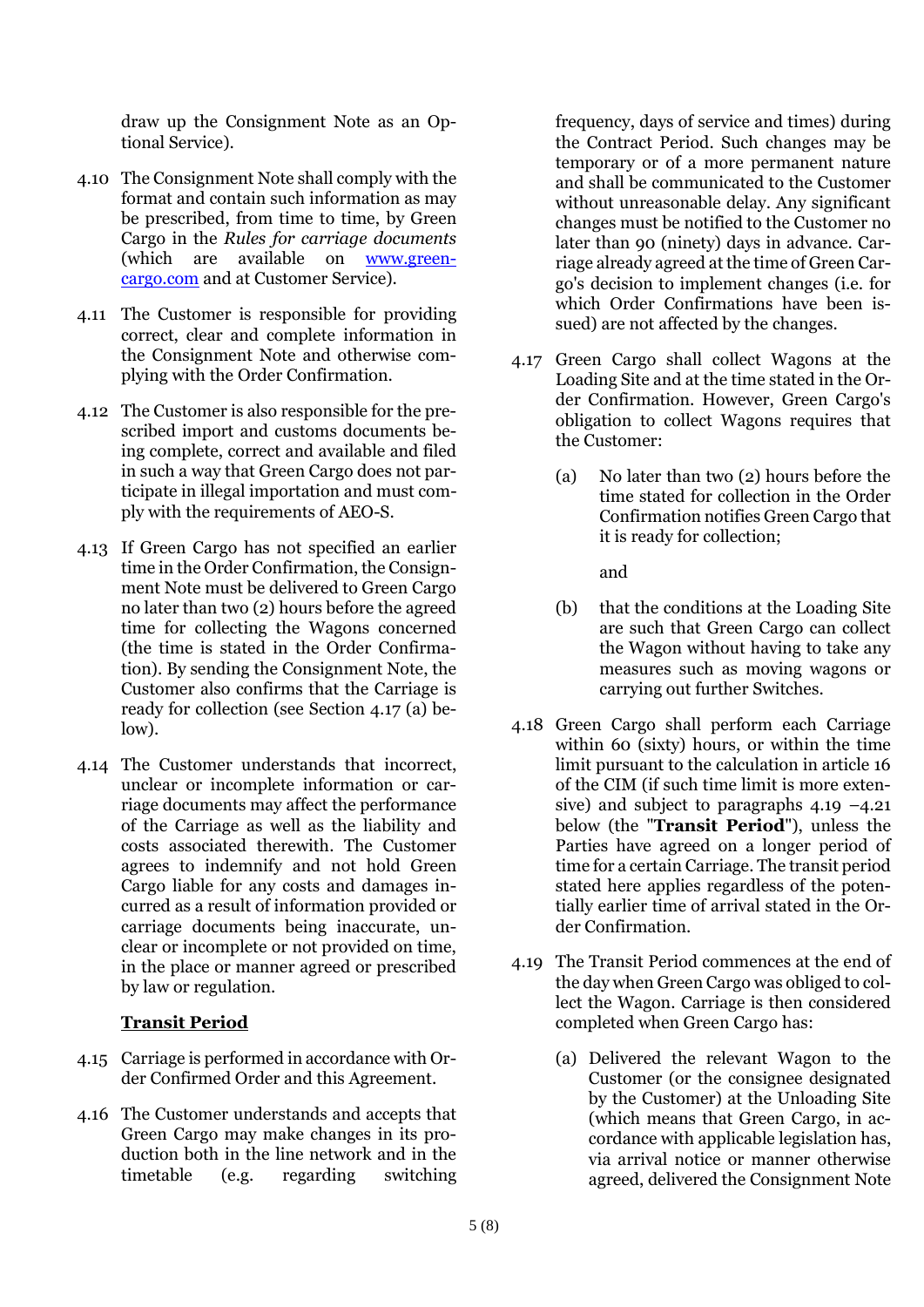and delivered the Wagon to the consignee);

or

- (b) in the event that the delivery could not take place due to circumstances beyond Green Cargo's reasonable control, has notified the Customer (or the designated consignee) that the Wagon is ready to be delivered and (i) the goods carried have been delivered to a customs or tax authority in a service or storage room used by the authority and not under the control of Green Cargo; or (ii) the goods have been put in storage at Green Cargo or delivered to a forwarding agent or a general warehouse for storage.
- 4.20 A break in the calculation of the Transit Period will occur during Saturdays, Sundays, holidays. In Sweden, breaks will also occur during Midsummer's Eve, Christmas Eve and New Year's Eve. Outside of Sweden, breaks are also made in the calculation of the Transit Period during the weekdays when general leave prevails in the countries concerned (regardless of whether they are public holidays).
- 4.21 The Transit Period shall furthermore be extended by the time required to complete the Carriage as a result of:
	- (a) Safety measures that Green Cargo considers necessary;
	- (b) compliance with government regulations;
	- (c) it constitutes an Abnormal Carriage;

or

- (d) circumstances beyond Green Cargo's reasonable control as set forth in Section 7 below.
- 4.22 If the Wagon concerned was not Switched due to circumstances beyond Green Cargo's reasonable control, the Transit Period shall not commence until the Switch has taken place.

### **5. COMPENSATION AND PAYMENT**

#### **Prices and fees**

- 5.1 All prices and fees are stated *excluding* VAT and potential taxes and tariffs, which thus will be added to the amounts invoiced to the Customer.
- 5.2 Green Cargo may adjust their prices and fees at any time during the Agreement Period, save for the prices and fees that have been determined for a certain period of time in the applicable Price and Product Annex (which may, however, change in connection with such changes in the production as set out above under Section 4.16). If Green Cargo resolves to carry out a price or fee adjustment pursuant to this section, Green Cargo shall notify the Customer regarding the adjusted prices and fees and the date of entry into force of the adjustments. When an adjustment is made in accordance with this section, the date of entry into force may not occur earlier than 30 (thirty) days from the date of the notification of the change.

### **Electricity costs, infrastructure charges and other compensation**

5.3 In addition to the fixed prices and fees specified in the applicable Price and Product Annex, the Fees for amendments, cancellations and deviations and the prices for Optional Services, track fees and charges for custom services, the Customer shall pay compensation to Green Cargo for variable costs, in accordance with Green Cargo's from time to time applicable Rules for the calculation of variable costs (which are available onwww.greencargo.com and at Customer Service). Such additional variable costs may, for instance, relate to fuel surcharges (if the Carriage includes the Optional Services *Conveyance*). Stated electricity prices are indicative and Green Cargo adjusts the price afterwards by reconciliation against the actual price. Infrastructure fees are adjusted on an annual basis by Green Cargo, with effect as of the day when new fees come into force in relation to Green Cargo pursuant to decisions from the Swedish Transport Administration.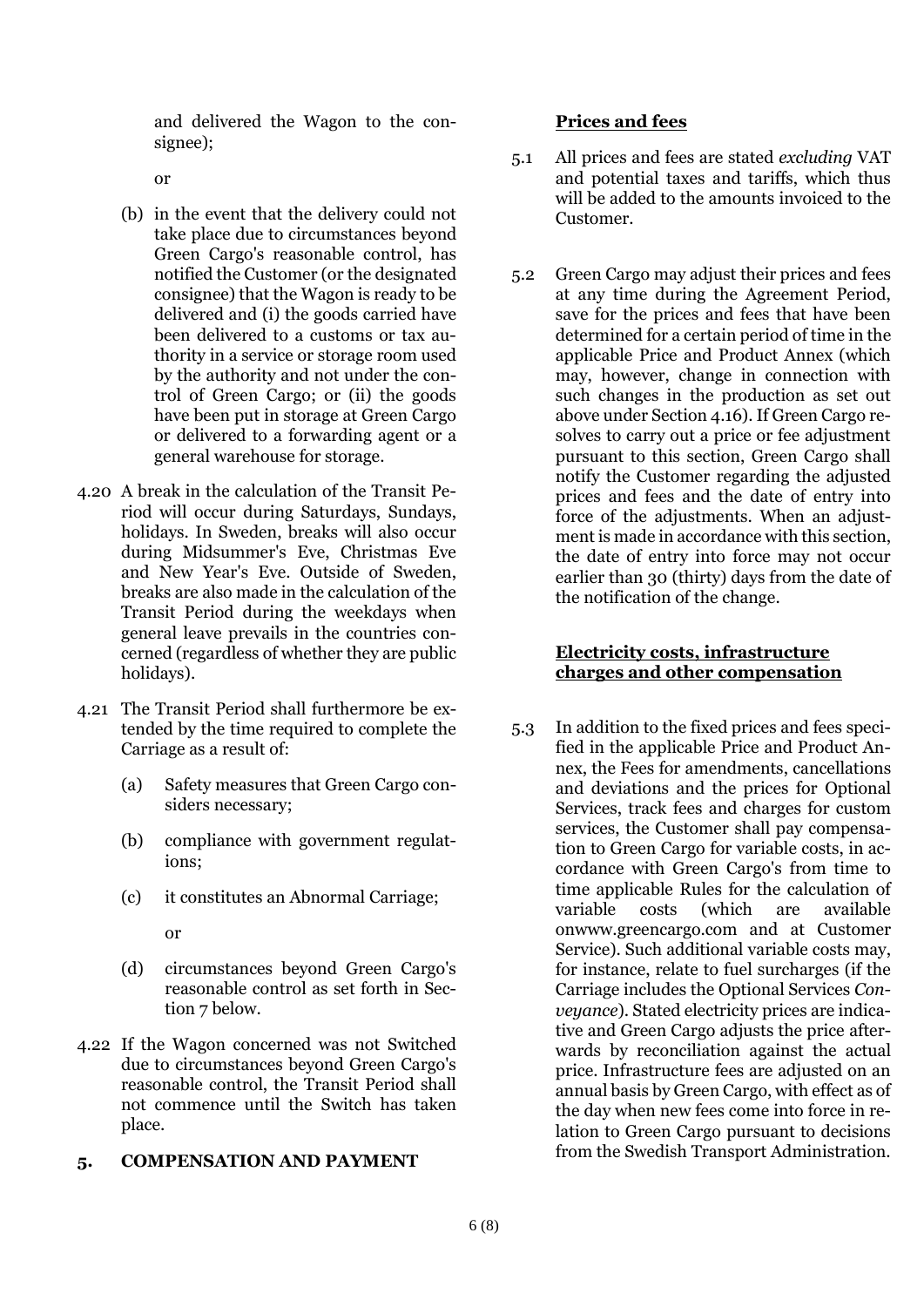- 5.4 Furthermore, Green Cargo is entitled to compensation for:
	- (a) Other unforeseen costs arising in connection with the performance of a Carriage (including any Optional Services) as a result of a government decision or other circumstances beyond Green Cargo's reasonable control;

and

- (b) costs and damages incurred as a result of the Customer or its designated consignor or (as set out in the Order Confirmation and the Consignment Note) having breached their obligations under the Agreement (including the obligation to prepare correct Consignment Notes, import and customs documents in accordance with Sections  $4.9 - 4.14$  above).
- 5.5 With respect to certain deviations from the Agreement, the Customer shall instead of compensation according to section 5.4 (b), pay the fees stated in Green Cargo's from time to time applicable Price list for deviations (as set out in Appendix 2 (a) and available on [www.greencargo.com](http://www.greencargo.com/) and at Customer Service). By way of example, prices for extra lifts and lease of space are charged according to the price list of the terminal.

### **Invoicing**

5.6 Compensation payable by the Customer to Green Cargo will, *at the earliest*, be invoiced on the day on which the relevant Carriage is commenced or according to special arrangements.

# **6. INFORMATION**

6.1 The Customer is obliged to provide Green Cargo with all such information that may be considered necessary or important for a contractual performance of a Carriage.

# **Notifications and notices of change**

6.2 Green Cargo notifies the Customer (following the collection of the Wagon from the Loading Site) of the *earliest* calculated time of arrival to the Unloading Site.

- 6.3 If Green Cargo estimates that the actual time of arrival deviates more than one (1) hour from the notified time of arrival in accordance with Section 6.2 above, Green Cargo will notify the Customer of the new estimated time of arrival to the Unloading Site. Such notice does not affect the Transit Period or the liability for any delay.
- 6.4 Notifications and notices of change will be sent by Green Cargo only during working days between the hours of 7 am and 5 pm.

## **Infrastructure manager**

- 6.5 If the Customer is an infrastructure manager, the Customer shall also apply the below in relation to the Loading and Unloading Sites:
	- (a) Ensure routines for the provision of the current edition of the road safety instruction (*Sw*: TRI) (or the equivalent outside of Sweden) in accordance with the tasks of an infrastructure manager;
	- (b) inform Green Cargo of current safety and security regulations applicable to the Customer;

and

(c) primarily be responsible for damage suffered by third parties, with the possibility to seek compensation by way of a recourse claim if the damage was caused by Green Cargo through intent or gross negligence.

# **7. FORCE MAJEURE**

- 7.1 If a Party cannot fulfil its obligations in accordance with the Agreement due to a circumstance:
	- (a) beyond the Party's reasonable control;

and

(b) the consequences of which the Party may not avoid or overcome with reasonable efforts,

it shall constitute an exemption which will postpone the delivery time of the performance.